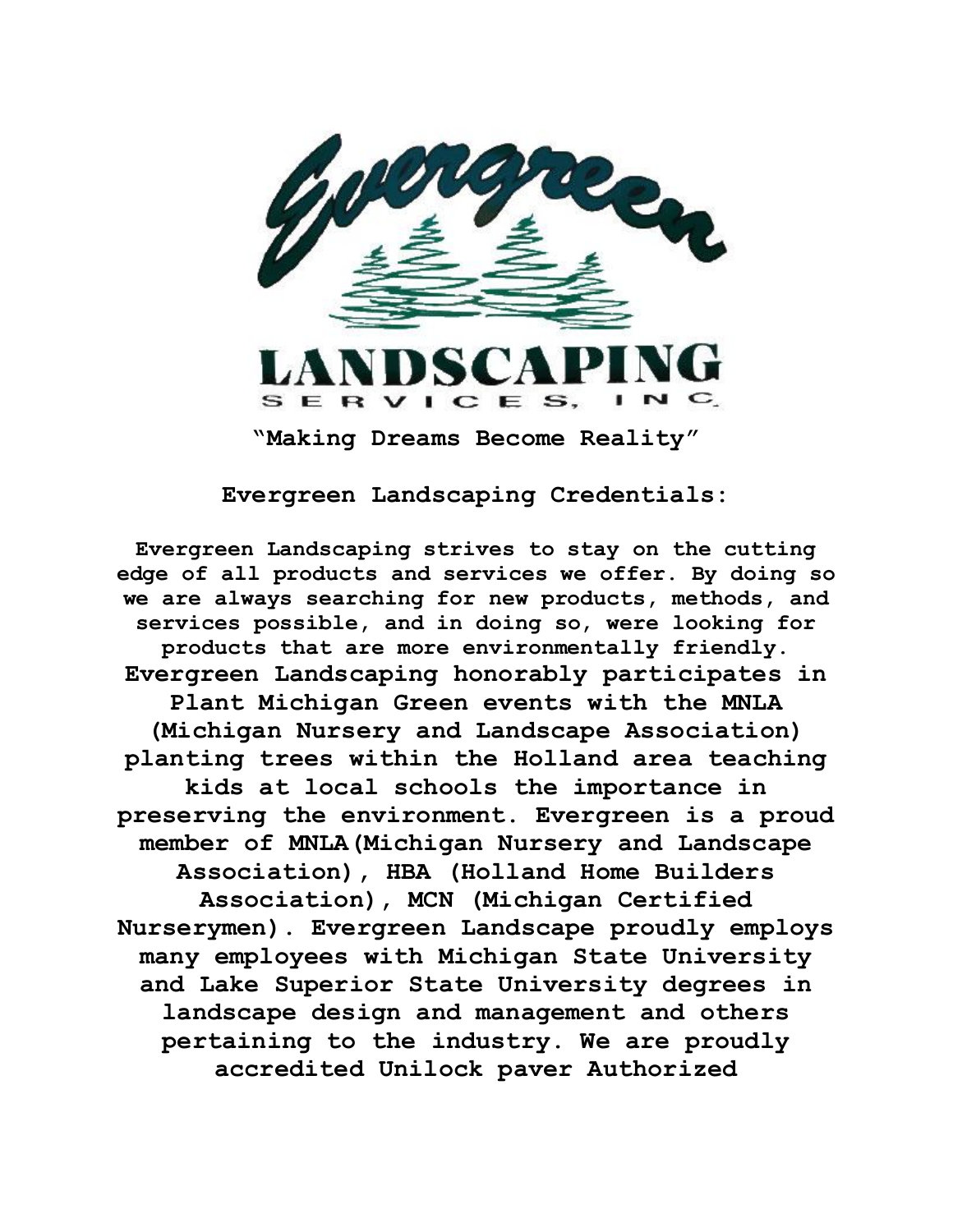**Contractor. A very honorable, best paver brick and retaining wall system manufacture. This is a certification that inquires many years to acquire as continues inspections take place from there qualified staff as well as proof of staying on the cutting edge and outside the box designing aspects. Evergreen regularly attends training classes for all the products we use including Unilock paver/wall systems and Easy pro waterfall components. Choosing Evergreen landscaping Services Inc. guarantees you the best trained, accredited employees in the industry, uniquely creating your dreams to last.**



**Creative Designs & Quality workmanship Over 35 years experience**

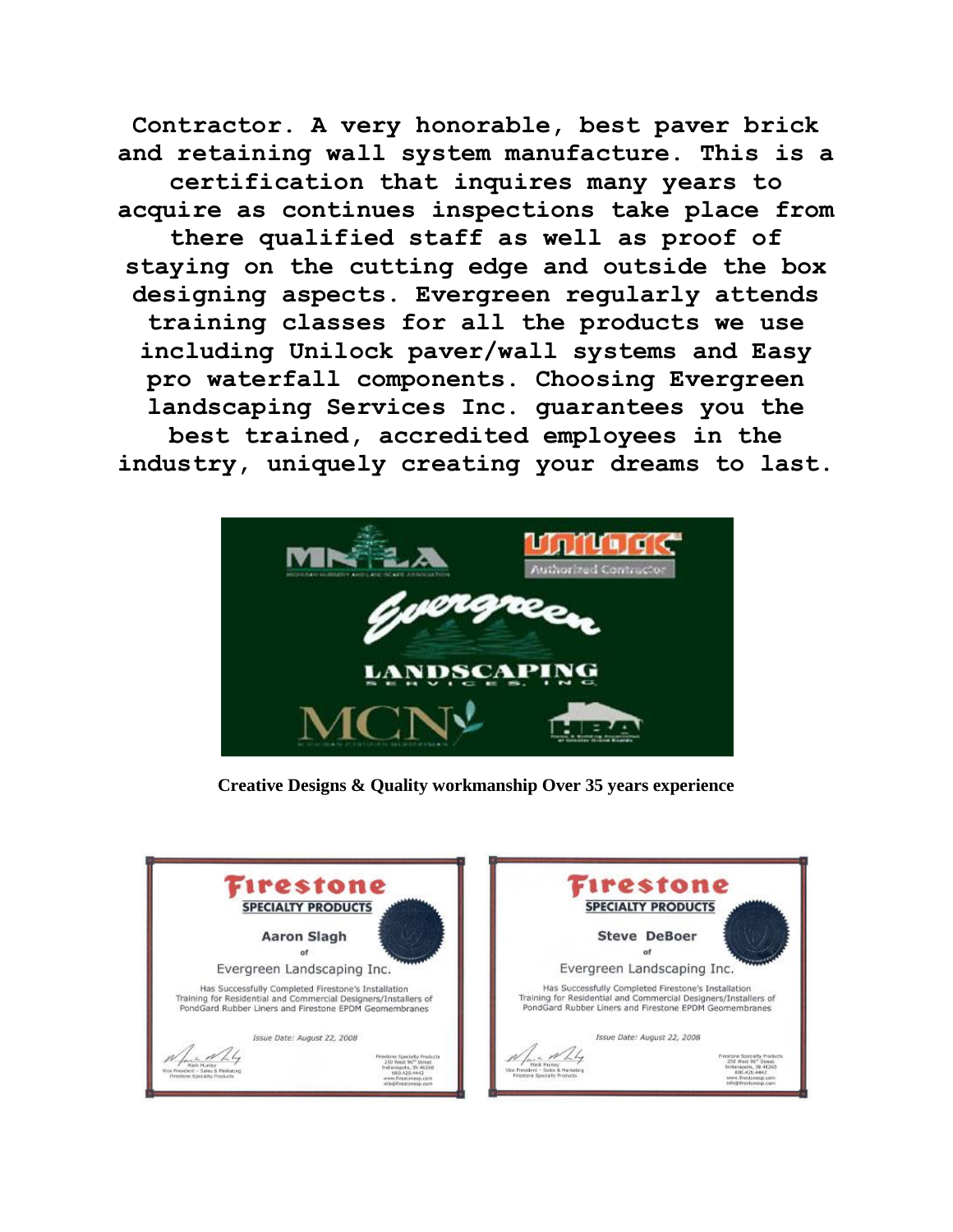